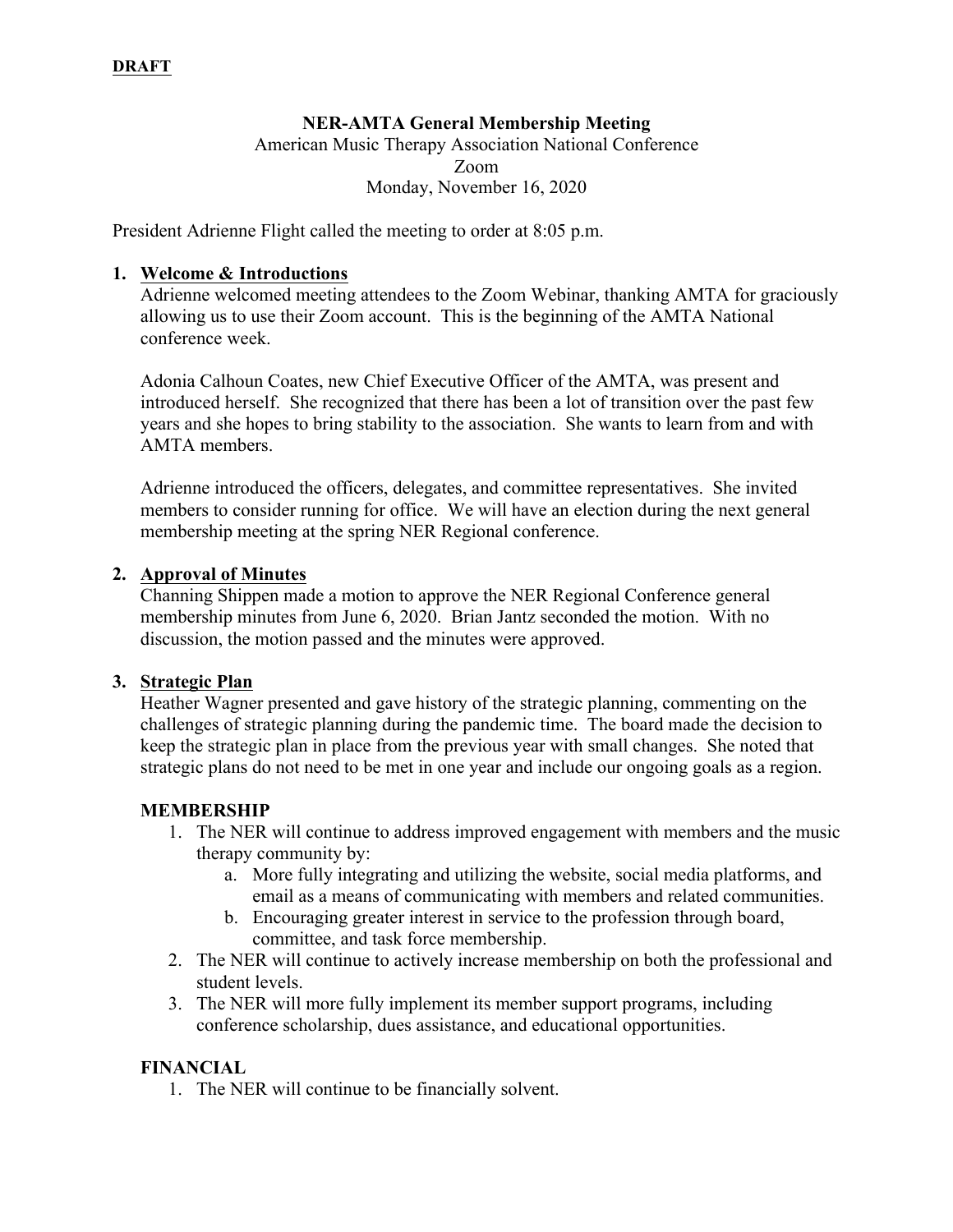- a. The NER will continue fundraising efforts.
- b. To continue to hold financially responsible regional conferences.
- 2. The NER will explore opportunities to receive community/foundation/organizational grants that promote the work of the NER
	- a. The NER will explore opportunities to offer clinical grants to members for program development and research.

### **PROFESSIONAL ISSUES**

- 1. The NER will support state task force efforts in each of it representative states.
- 2. The NER will provide leadership and guidance in promoting diversity and inclusion, *including board membership.*
- 3. The NER will develop a plan to provide disaster recovery check-in and practical support for music therapists who have been impacted by natural or human-made disasters.

If you have feedback or suggestions for our strategic plan, please contact Heather.

### **4. Financial Update**

Adrienne presented the following information on behalf of treasurer Rebakah DiMieri:

NER Checking: \$11,427.04 NER Savings: \$52,356.15 NER-AMTAS Checking: \$1,933.79

Students are doing incredible work managing their finances!

### **5. Bylaws Change**

Brian reviewed the current bylaws text and the proposed new text, offering explanations for the changes. The following bylaws changes were voted upon:

### **Proposed Change Number 1**

*Proposed Change*

Change language from "Webmaster or Webmistress" to "Web Administrator."

Editorial changes are being proposed for all sections where this title is found to ensure consistency throughout the bylaws document.

### *Rationale*

To use inclusive, gender-neutral language throughout bylaws when referring to elected and appointed officers on the board including webmistress/webmaster (found in ARTICLE IV section 6, ARTICLE V section 2, ARTICLE V section 5, ARTICLE VI section 1).

### *Motion*

Heather moved to approve, Jean Nemeth seconded. With no discussion and following a vote, the motion passed.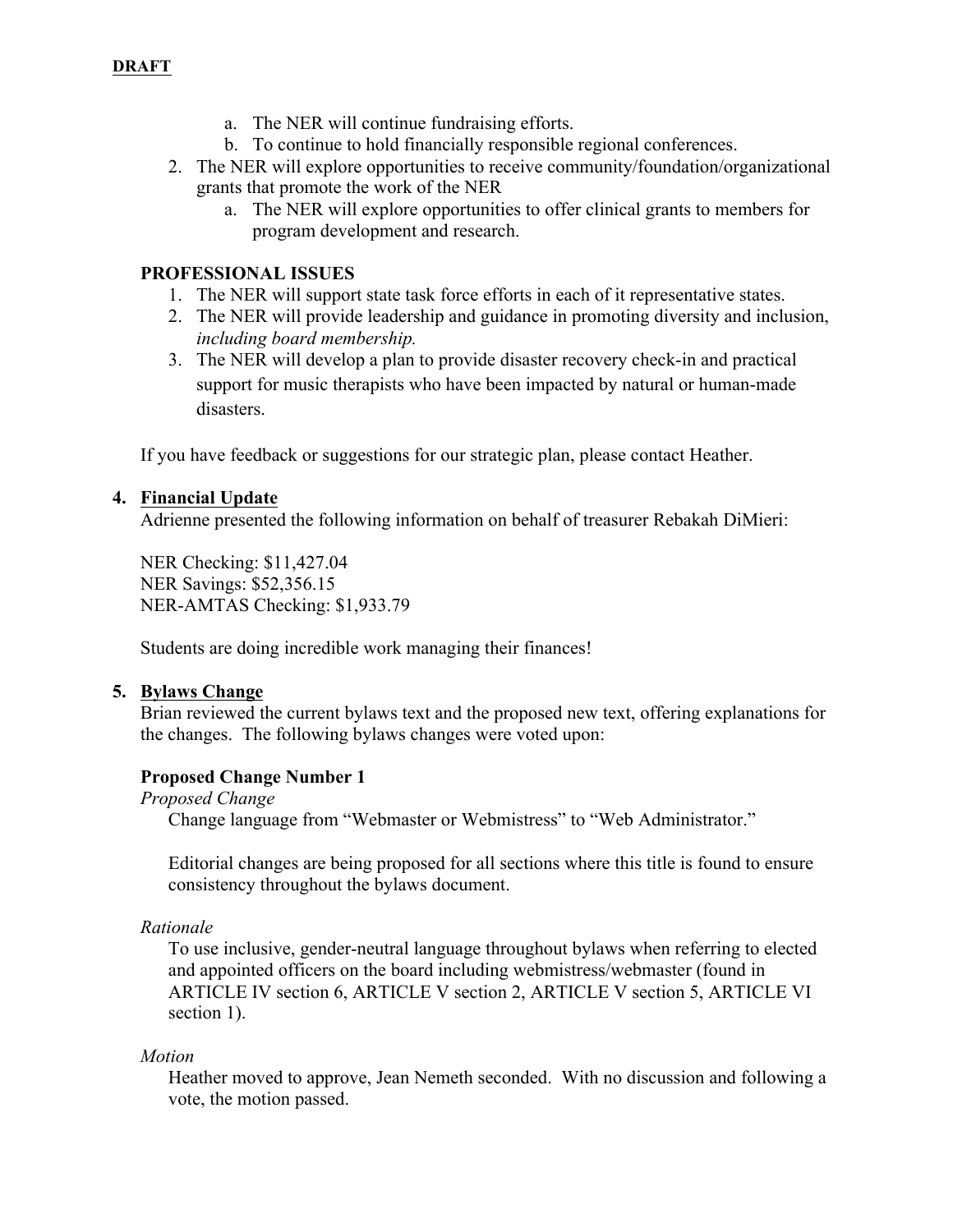### **6. Membership & NER Initiatives**

Brian reported on behalf of membership committee chair Mark Fuller, sharing information about the Pay-It-Forward initiative and COVID-19 response reminders.

The next steps will be connecting with the DEI committee to improve inclusivity within the NER community and reviewing strengths and challenges for the current Pay-It-Forward to improve future initiatives.

### **7. NER-AMTAS/SAAB Update**

Diana Cortes, President of NER-AMTAS and Toby Rodrigues, President-Elect, presented the following report:

- 1. Annual Goal
	- To create and share opportunities for students and interns in the region about transformative justice and related topics in the music therapy practice.
- 2. 2019-20 Events
	- Passages 2020: This tenure's Passages theme was "Passages 2020: Amplifying Unheard Voices for Transformative Justice". We were aiming to encourage students and new professionals to research and make their presentations dedicated to becoming co-conspirators for transformative justice and cultural progress, promoting anti-racism, making our practices anti-oppressive, unlearning homophobia and transphobia, interrogating ableism, and avoiding cultural appropriation and theft. The conference was scheduled for October 24, 2020, however, it was postponed due to insufficient submissions of presentation proposals. The board is currently working on designing this year's Passages to be integrated into the regional NER-AMTA conference next Spring.
	- In lieu of Passages being postponed, the NER-AMTAS board is planning to host virtual paid guest speakers on transformative justice and related topics for the remainder of 2020 and the beginning of 2021. The board is aiming for one paid speaker a month starting at the end of November but will depend on speakers' availability. Members of the student board are in the process of contacting members of the Black Music Therapy Network, Asian Music Therapy Network, Latin American Music Therapy Network, and Team Rainbow.
	- Spring Advocacy Event: MT Awareness Open Mic and Trivia Night: NER-AMTAS had confirmed a host location for our fourth annual spring advocacy event, scheduled for April 11, 2020. The event was to be a music therapy trivia and open mic night open to students and the public and was to take place at the Community Music Center of Boston. Sadly, this event had to be canceled due to the onset of the Coronavirus.
	- NER-AMTAS Spring Virtual Panel: The purpose of this project is to gather different perspectives and experiences that would provide information for professional development on a specific subject of the music therapy field. A small survey was released on 11/11/2020 through social media platforms and email to the NER-AMTAS community to poll a topic of interest for a regional virtual panel. The board is aiming for a diverse group of panelists that include a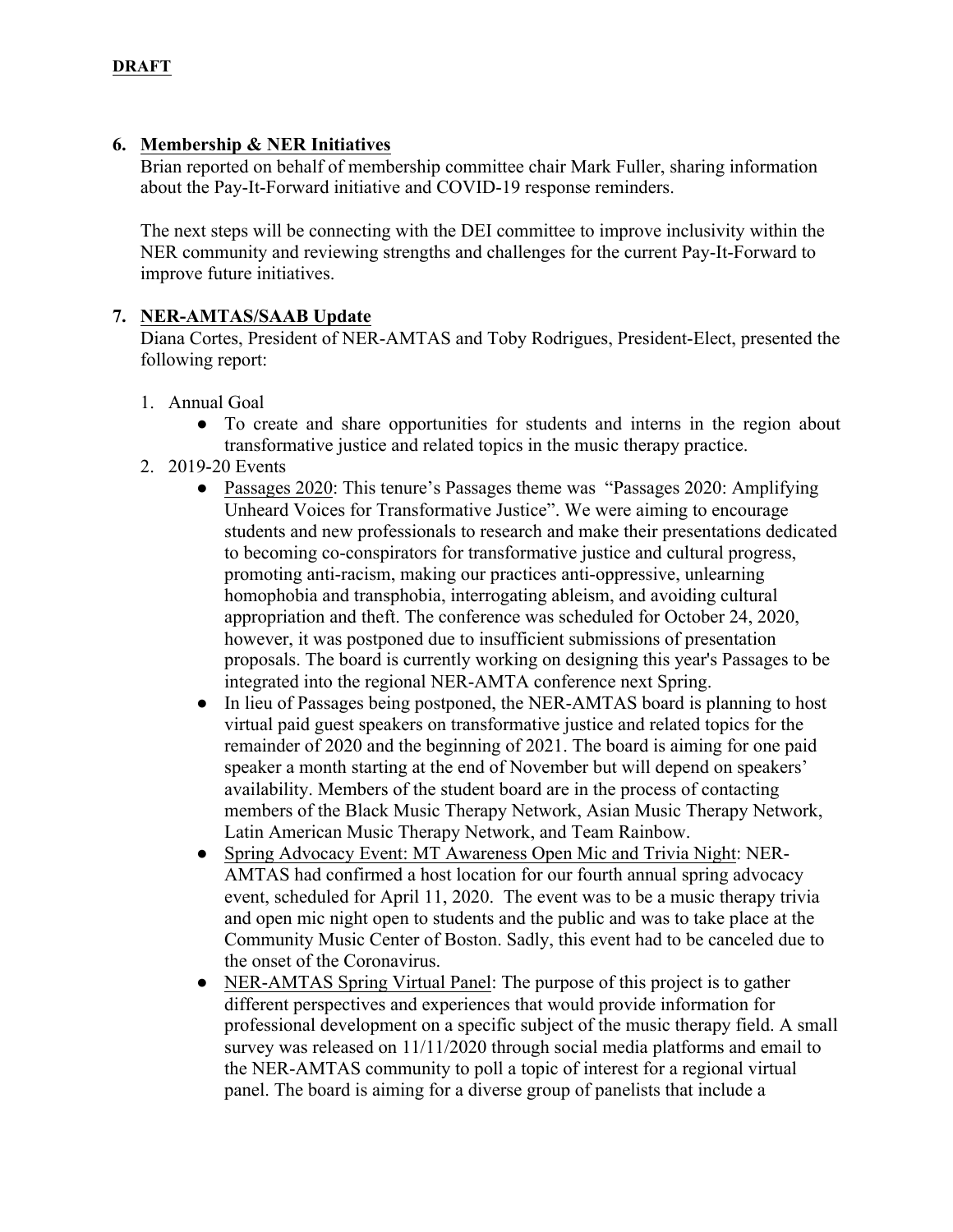graduating student, intern, new professional, veteran music therapist, and potentially a client/patient to talk in a virtual panel. All panelists will be given monetary compensation for their participation in the event. Our timeline projects the event to happen in late February 2021.

- 3. Fundraising
	- As a consequence of postponing Passages and the ongoing impact of the pandemic on students and interns of the region, the board has been unable to perform fundraising efforts this Fall. The board will revisit making a fundraising plan for the Spring term.
	- Fundraising efforts go towards supporting NER music therapy students through scholarships and educational and community events
- 4. Scholarships
	- AMTA Membership Scholarships: Two at \$75 each.
		- Awarded to AMC/Berklee. No Lesley University applicants.
	- NER Conference Scholarships: \$0
		- Three \$100 scholarships made available for Lesley University students. One student applicant. NER 2020 suspended.
	- Total awarded: \$150
- 5. Communications/Social Media:
	- Active re-posting: Area music therapy events, national music therapy posts, and information about scholarships regionally and nationally.
	- NER-AMTA COVID-19 Resources: Sharing NER communication to student body since March 2020.
	- NER-AMTAS Statement: With the help and support of the DEI Committee, the student board released a statement on 7/30/2020 through social media and email platforms to the NER-AMTAS community addressing our solidarity with the Black Lives Matter movement.
- 6. Annual Student Business Meeting: May 16, 2020, via Zoom
	- Attendance: Due to NER 2020's suspension, the student board unanimously decided to meet virtually on May 16, 2020. 24 students from all three NER schools attended via Zoom: 13 from Anna Maria College, 8 from Berklee College of Music, and 3 from Lesley University. Kayla Daly, SAAB rep, was also present.
	- Bylaws updates: 13 bylaw changes were approved. Most significant was an edition to a section added last year about a Video Masterclass Committee. The new wording allows each board to decide their own engagement project: "The Executive Board shall be responsible for the development of any committees desired to encourage student involvement". Additionally, all "she/hers, he/his" pronouns were switched for "they/them" for inclusion purposes.
	- NER-AMTAS board elections: 9 out of 10 positions were filled. The position of Treasurer remains unfilled. School/student breakdown: Berklee, 3; Anna Maria, 5; and Lesley, 1. Toby Rodriguez from Anna Maria is the new President-Elect. The position of Treasurer was filled in a follow-up meeting on June 20, 2020.

### **8. Regional Conference Update**

Vice President Channing Shippen and Vice President-Elect Kathlyn Sell presented information regarding the upcoming spring regional conference. Channing talked about the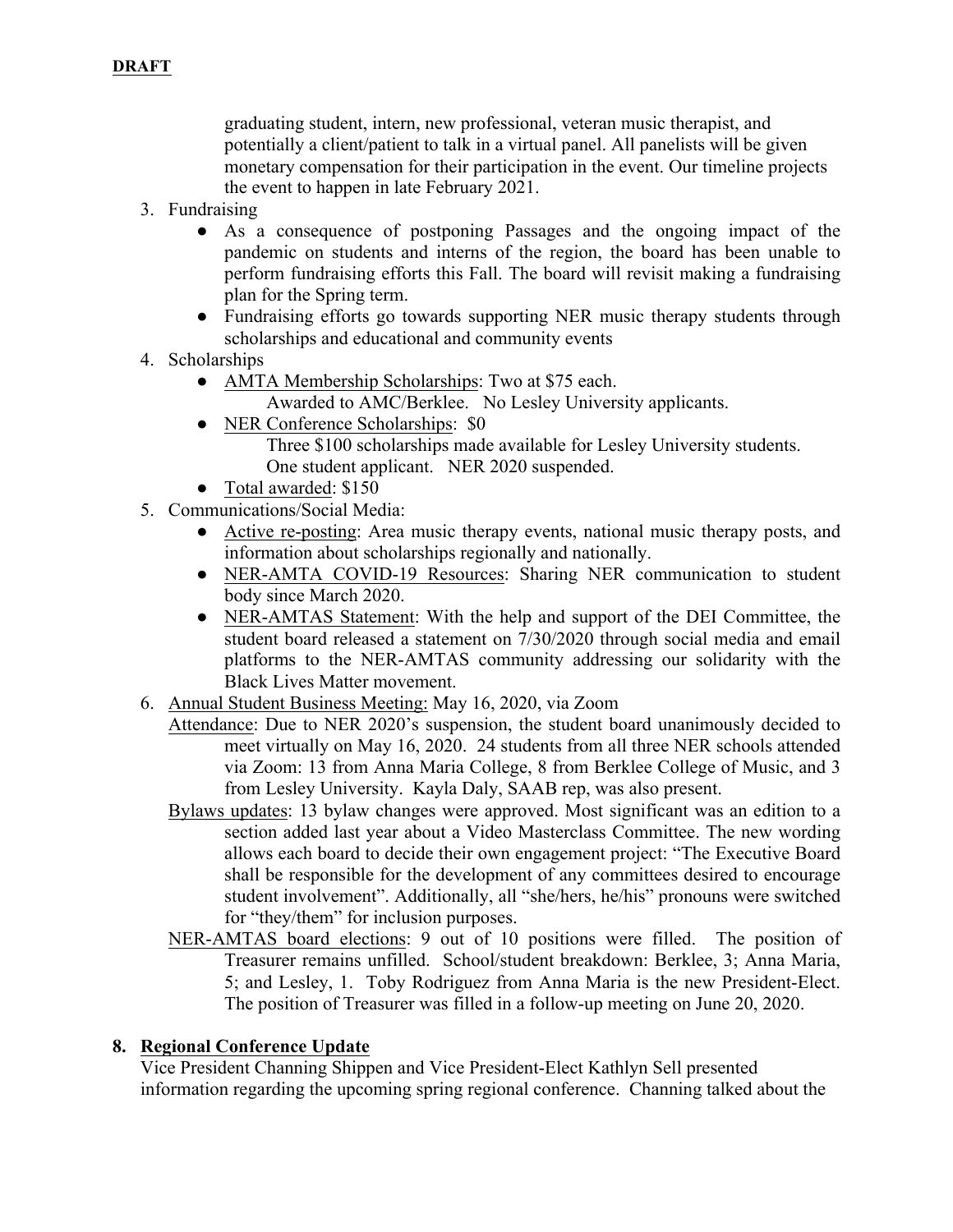### **DRAFT**

challenges and decisions that have been made due to the ongoing pandemic. For the 2021 conference, we once again had to make the difficult decision to switch to a virtual platform to ensure that everyone remains safe. Channing and Kathlynn have come up with some creative solutions for the conference.

Kathlynn talked about the summer CMTE series from this past year. It included three presentations that would have been presented at the in-person conference. We had 93 registrants, including participants from all regions. Based on survey responses, the conference will be structured as a series of mini conferences. There will be a short series of presentations of related topics, another day for committee presentations, and another NER-AMTA community day to bring everyone together while we are all so far apart. They have sent an email to everyone who was selected to be a concurrent session presenter for 2020, offering presentation opportunities to them first.

We have moved our Stoweflake contract to 2022. We will have our next in-person conference on April 28-30, 2022 in Stowe, Vermont.

Channing reported that their priority for the 2021 conference is to make it affordable and accessible to everyone in the region. Costs will be kept as low as possible. If you have any feedback, questions, comments, or concerns, please contact neramataconference@gmail.com.

### **9. Assembly, Standing Committee, and State Task Force Updates** *Academic Program Approval Committee*

There are no official talking points yet as the committee has not yet had its meeting. Heather shared that they are continuing the work of approving programs. They have submitted language to the assembly to work towards updated standards of education and clinical practice.

### *Association Internship Approval Committee*

Brian reported that committee will be meeting on Friday, so there are no formal talking points. He reported that this year the supervising national roster internship CMTE was recorded, and it will be available through the AMTA YouTube channel. Hopefully there will be more information soon. We still have five national roster sites in NER. Eve Montague commented that the good part of recording the CMTE is that it is current.

### *Clinical Practice Networking Committee*

Eva Vukich presented the following report:

### **Main Order of Business**

The Clinical Practice Networking Committee (CPN) provides coordination of networking and mentoring opportunities for music therapists at the national and regional levels. This includes the facilitation of networking events at national and regional conferences. The committee also works to identify structures that support mentoring.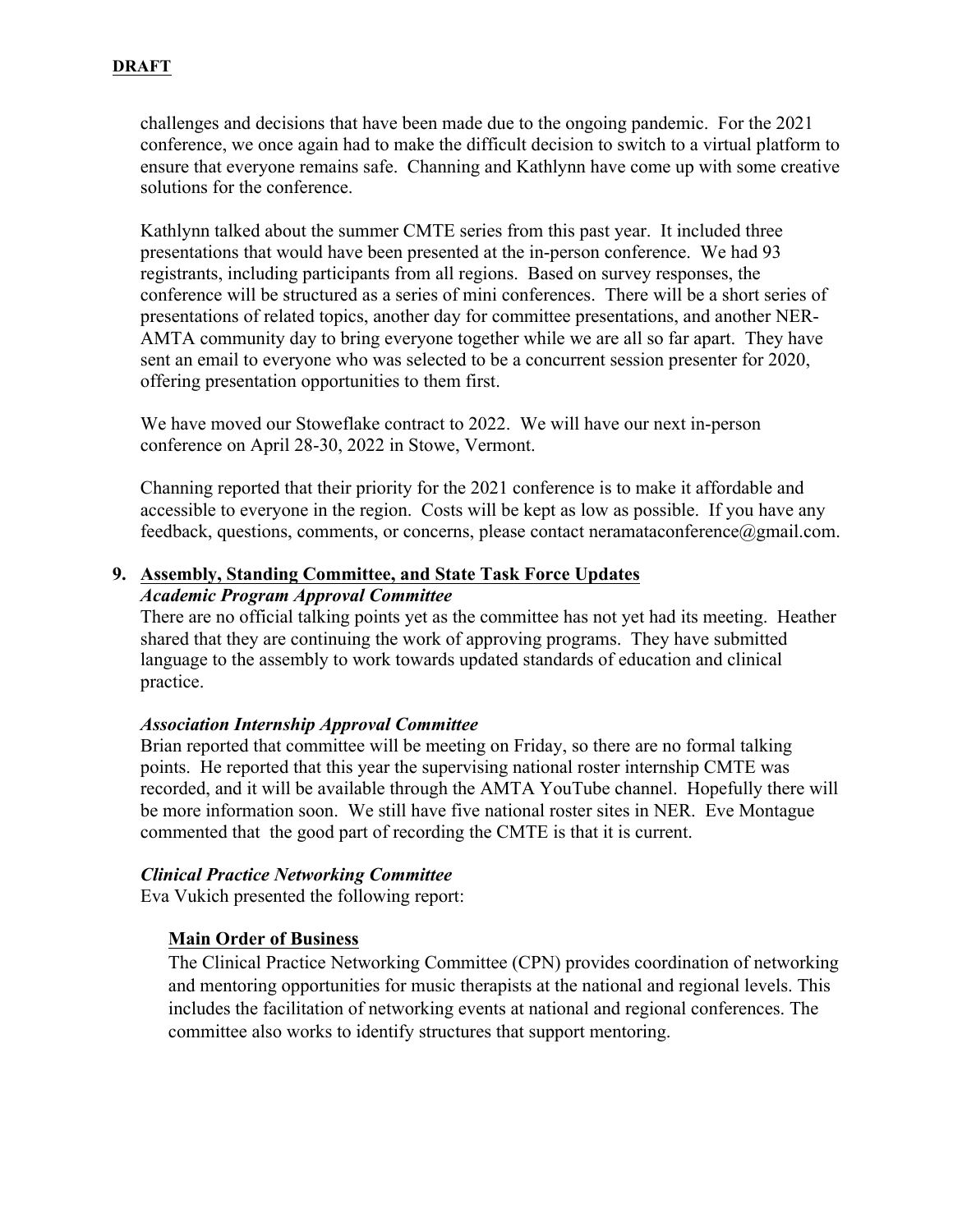# **Key Successes**

- Our committee was able to fill all vacant positions for representatives of the Mid-Atlantic and Midwestern regions, as well as the AMTA student representative. During this reporting period, we were able to recruit Sarah Biedka (Mid-Atlantic Region), Kailey Campbell (Midwestern Region) and Christina O'Neil (AMTA Student Rep).
- Some regional representatives engaged in crowdsourcing topics for this year's national conference networking event on social media. This helped to identify the need for an additional conference event that focused on topics relating to COVID and other sociocultural topics.

# **Action Items**

Regarding our primary task of coordinating a networking event at the national conference, we report the following:

- The CPN committee is creating two online networking events at national conference to meet the interests of AMTA members.
- One event, entitled **"Current Conversations"** will take place **Friday November 20, 4:30-6 PM EST**, and will focus on acknowledging and addressing the current sociocultural climate and its impacts on our clients, clinical work and our own identities as clinicians and individuals in the world. Topics will include, Coping with COVID, Telehealth, technology, stress and burnout, Allies for Social Justice, Cultural Reflexivity and Anti-Oppressive Practice, Black Lives Matter, community health, and re-envisioning AMTA.
- The second networking event entitled **'Clinical Populations'** will occur **Sunday November 22 12:30-2 pm EST**, This event is fashioned after our more traditional events concerning settings such as Mental Health, Older Adults, Military, Medical, Neurodiversity, Hospice, Trauma, Early Childhood, Schools, and also business owners, MT Managers and Student supervision
- We warmly welcome NER membership and encourage you to join these networking opportunities at national conference!
- The committee will continue to assess arising needs of AMTA members. Following the events, please reach out to your CPNC regional representative with your comments and feedback.

# **Future Issues**

- The CPN committee is tasked to continually adjust its networking events at regional conferences in order to meet health and safety needs in response to COVID-19. We are tasked to create online platforms to encourage continued networking opportunities. We are continuing to gather best platforms for these events in this effort (i.e., zoom, webex, etc.).
- We continue to consider how mentor-mentee networking is best placed within this committee.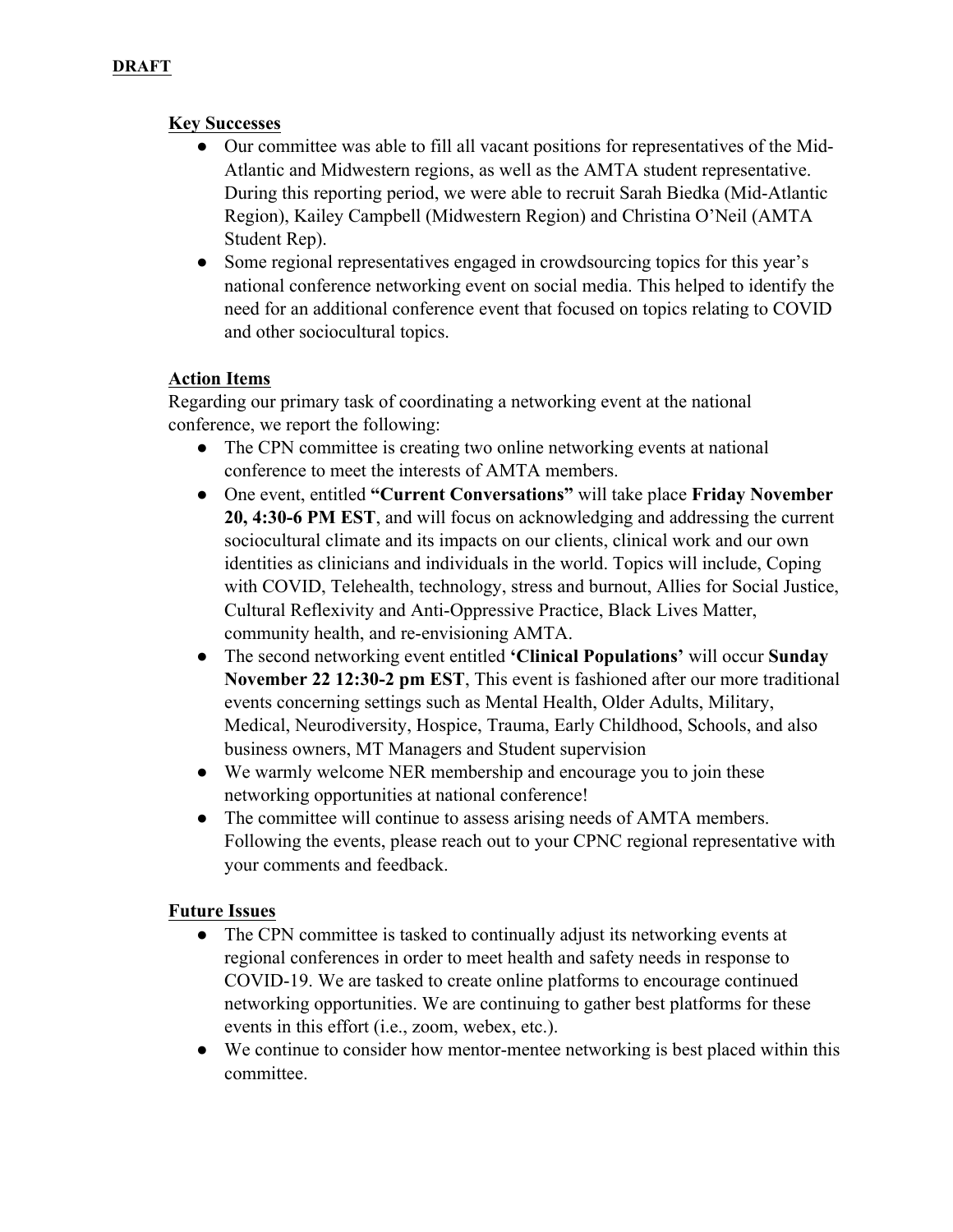• Mentoring is currently being developed in the MAR and GLR region. As such, representatives from those regions will be reporting on these networking efforts as we continue to develop this program on a more national level.

### *Continuing Education*

Amanda Reopel reported that the committee meeting will be tomorrow night. Julie Andring was looking for a few more proctors for the national conference. Amanda will be here to support members when it comes to the CMTEs that we plan on offering during the conference.

### *Ethics and Disaster Response*

Jen Sokira reported the disaster response task force will be meeting Friday. She will pass along any further updates.

There will be an ethics CMTE on Friday. If you are interested in serving on the ethics board, there is a link through Music Therapy Matters and the AMTA webpage. This is very important service to the music therapy community.

# *Government Relations*

Nicole O'Malley reported that states have been impressively active. Vermont has had two virtual public hearings. New Hampshire had a bill that went through the house that was tabled because of COVID-19. This is exciting and unprecidented.

# *International Relations*

Meg Capen shared the following report:

### **Main Order of Business**

The International Relations Committee (IRC) is charged with facilitating awareness of international opportunities and events by AMTA members and with the inclusion of international perspectives of music therapy in AMTA. We assist international students, support international guests at the annual national conference, host the Global Perspectives session, and inform AMTA members of international opportunities and collaborations.

### **Key Successes**

- Distributed the IRC-created International Students/Intern Corona Virus Needs Assessment Survey to our membership.
- Created a report on the outcomes of the Needs Assessment Survey and provided that information to the COVID-19 Task Force.
- Committee members personally followed up with survey respondents who volunteered their contact information on the survey
- Distributed the call for submission for the 2020 Global Perspectives Session at National Conference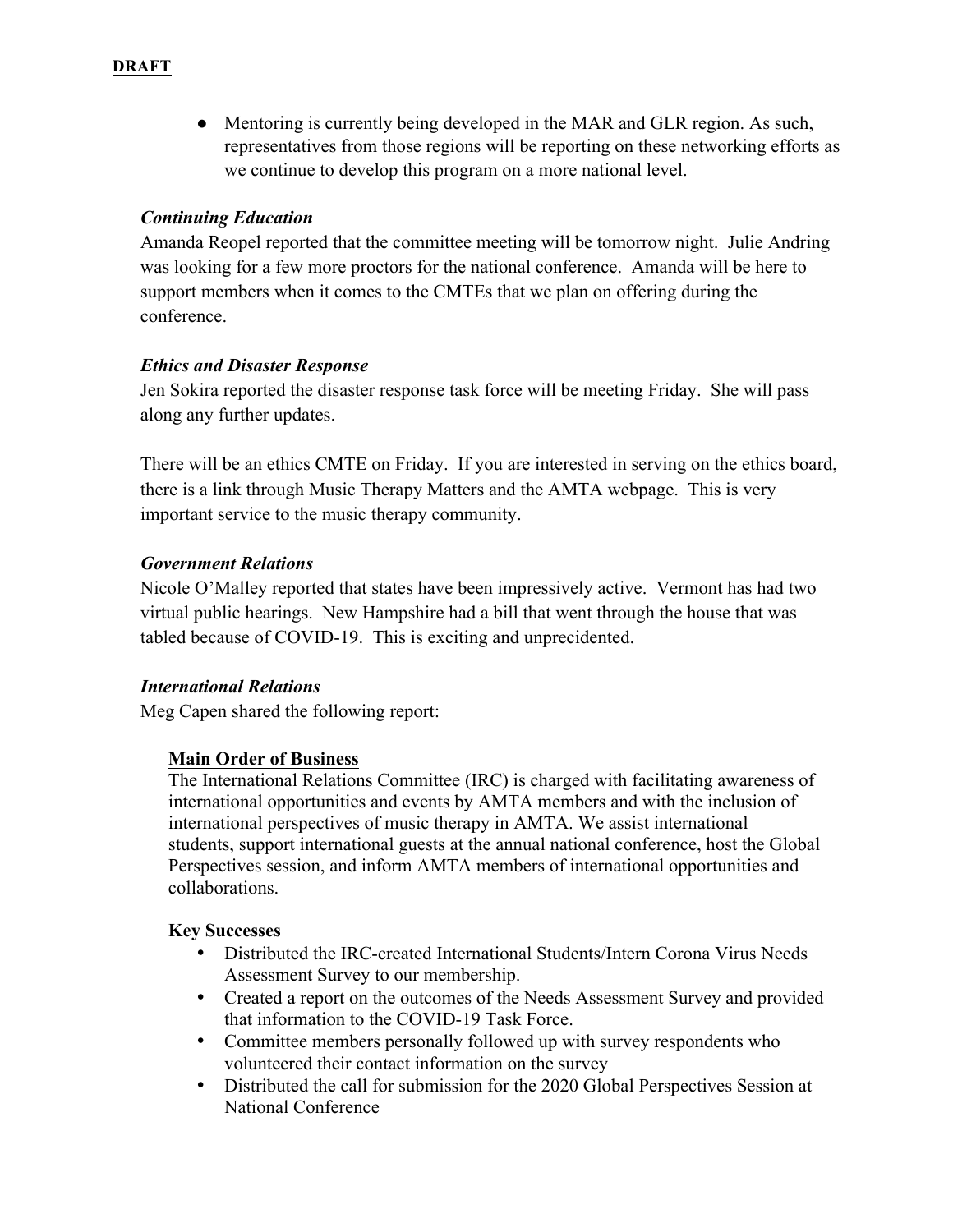### **Action Item**

• IRC is in progress of scheduling the GPS presentation and communicating with presenters.

### **Future Issues**

- Recommend further contributions to the new committee around the ethics of international service learning.
- The IRC is looking to coordinate international meetings or panel discussion to allow for members to learn about current topics in International relations, as well as to share experiences, concerns, and initiatives.
- Possibly creating a Policy and Procedure Document for the IRC which includes names and contacts of various international organizations, groups, committees and timelines for projects (GPS, meetings/panels).

### **Supporting Materials**

• Link to the International Students/Intern Corona Virus Needs Assessment Survey: https://forms.gle/NeMbKVL8q3P5Woz37

### **Committee Membership**

- Austin Thorn will transition out of the position of Student Representative at the National Conference. He has been an incredible member of this committee and we greatly appreciate all of his hard work and dedication.
- Crystal Chu will transition to the position of Student Representative beginning at National Conference, November 2020.

### *Interprofessional Collaborative Resources Committee*

Caitlin Hebb reported that the committee is moving forward with fact sheets. They have a three-month deadline for completion. They are brainstorming new ideas for potentially offering a continuing music therapy course or some sort of social media involvement for this committee.

### *Professional Advocacy Committee*

Maggie Connors reported that this committee is meeting on Thursday and briefly again on Friday. She shared that they are working on best practice responses in responding to musicbased apps. There is a private Facebook group that you can request to join that has advocacy resources, readings, recorded presentations, and a point of contact to reach out to the committee.

### *Reimbursement Committee*

Tom Hayden reported that the committee is meeting tomorrow. He is hopeful that they will be continuing what they have done this past year. Committee initiatives went askew because of COVID. Something this year will happen with reimbursement and being out in the community more, even if it is in a virtual capacity.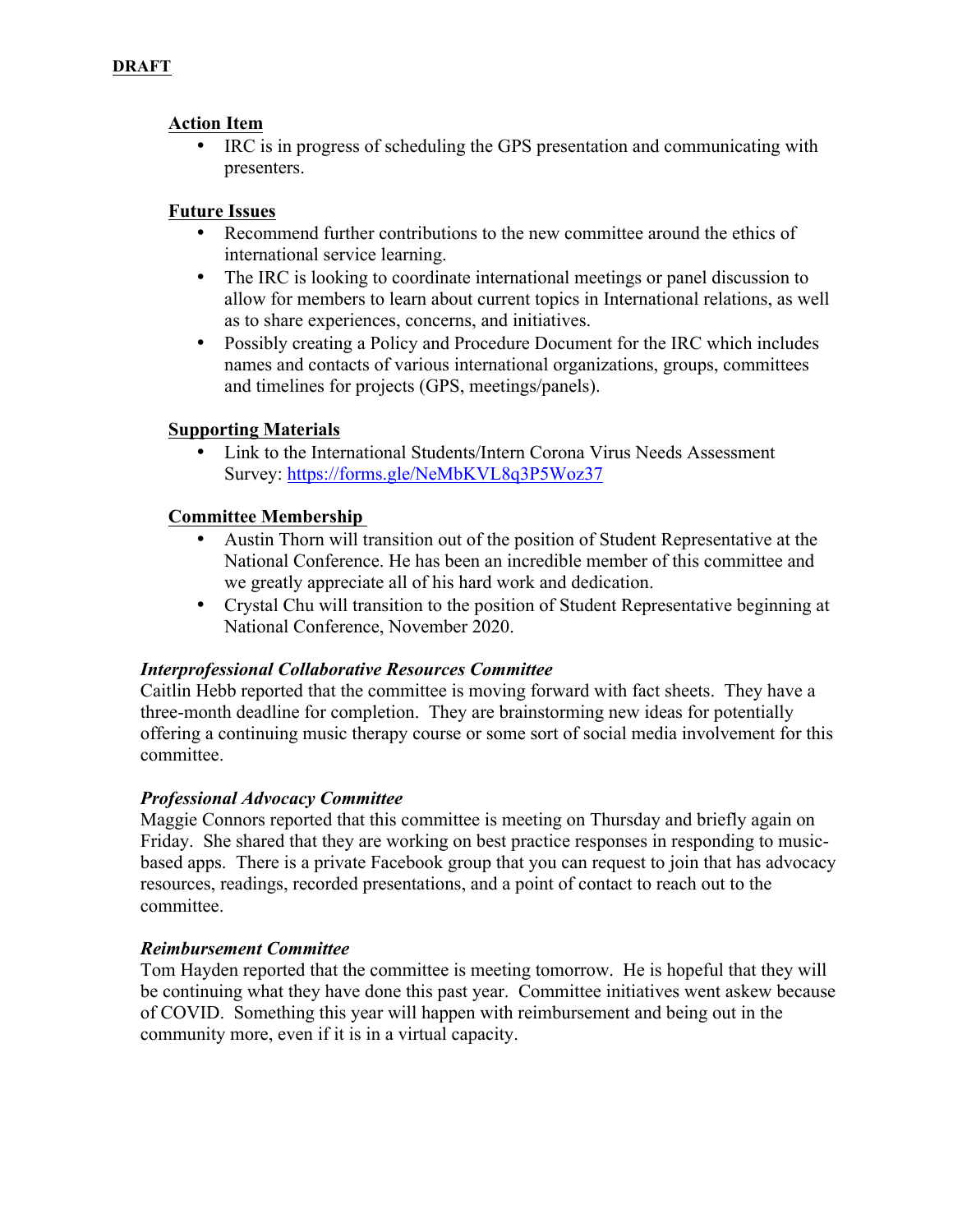### *Standards of Clinical Practice*

Wendy Krueger spoke about the multiple transitions that have taken place, commenting that the new CEO was not named last time this committee met. There is no update at this time as the committee is meeting this Wednesday evening.

#### *Workforce Development and Retention*

Sarah Gagnon presented the following report:

### **Action Updates:**

**Goal 1 Task 1:** Ideas are welcome on how to reach out to potential high school students; working on a proposal on how to develop and promote short media recordings of students, professors and professionals in our region for our region.

**Goal 1 Task 4**: Saturday 11/21/2020 at 2pm online facebook live stream event "Insight Into The Music Therapy Profession Panel Presentation. Facebook links/flyer was posted today and added here: https://www.facebook.com/events/721199208465836

**Goal 2 Task 2:** Retention Survey submitted to BOD for review.

**Goal 3 Task 2:** Development of Eternal Google Forum: Where AMTA professionals may leave feedback about field and retention issues to be disseminated and reviewed by the WDR Committee to be open and offered during surveys and members.

All other goals and tasks are ongoing through the next cycle.

### **Additional Information:**

Please reach out to sarahg@musictherapynewengland.org with any questions, ideas or preferences about how you'd like to help promote music therapy to our future!

For information about our committees: Committee Handbook: https://www.musictherapy.org/assets/1/7/com\_handbook202.PDF

#### *Assembly*

Eve Montague reported that it is always educational to sit in and take in the process of assembly. If you are interested, the meetings are taking place at Wednesday at 8:00 pm, Friday at 6:00 pm, Saturday at 1:30 pm. The general business meeting is Saturday evening at 6:00 pm. Consider attending if you are interested in the governance of the AMTA. It is important for all of us to be transparent and to know what is going on in the organization.

#### **10. Good and Welfare**

Heather reminded everyone about the COVID-19 resources that are on the AMTA website.